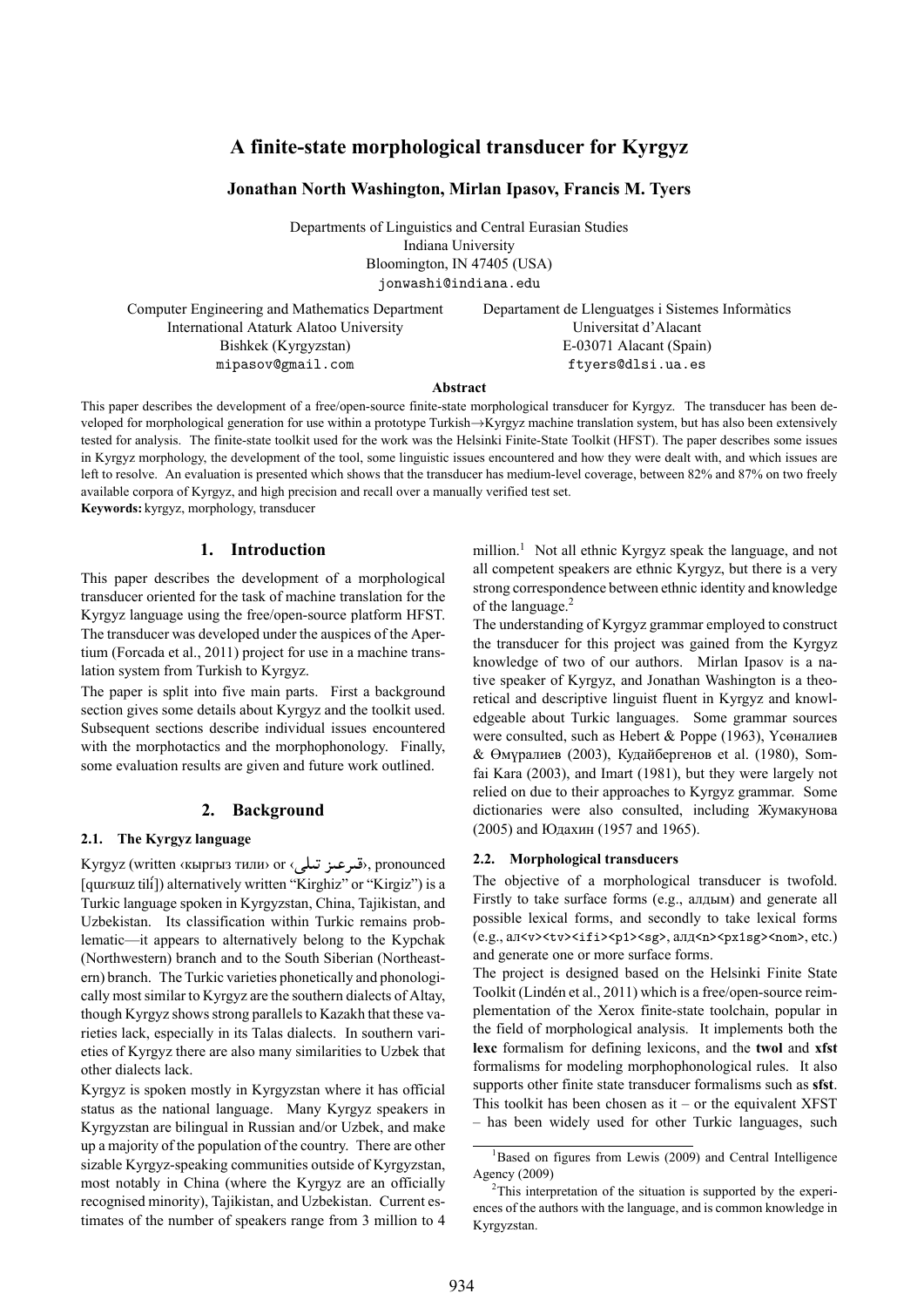as Turkish (Çöltekin, 2010), Crimean Tatar (Altintas, 2001), and Turkmen (Tantuğ et al., 2006), and is available under a free/open-source licence.

# **[3. D](#page-6-10)escription**

The tagset con[sists of 127 separate](#page-6-11) tags, 19 covering the main parts of speech (noun, verb, adjective, adverb, postposition, etc.) and 108 covering morphological subcategorisation for e.g. case, number, person, possession, transitivity, tenseaspect-mood, etc. The tags are represented as multicharacter symbols, between less than '<' and greater than '>' symbols. The tagset is quite extensive and still not entirely stabilised, as such a full listing is not included here. However, the tags are listed in the source code of the transducer, $3$  along with comments describing their usage.

# **4. Morphotactics**

### **4.1. Morphological and orthographic w[o](#page-1-0)rds**

A typical tokenisation strategy is to take white space to be the delimiter between 'words'. For analysis and generation, however, there are exceptions to this. Some morphophonological processes work across the 'whitespace' boundary, and some clitics which are written next to the previous word without a whitespace can be considered syntactically separate units (words) and follow standard morphophonologial processes.

The first exception does not apply to Kyrgyz, as unlike other Turkic languages (including Tatar, Chuvash, and Kazakh), although it has morphophonological processes that work across the 'whitespace' boundary, these are not represented in the orthography.

Regarding the second exception, some clitics in Kyrgyz can be considered separate words, but are written together with the previous word. For example, the question word 'бы'; the focus clitic 'чы'; copula suffixes 'мин', etc.; and the progressive auxiliary 'жат' with certain verbs.

The analyser is designed to be used with the longest-match left-to-right (LRLM) tokenisation strategy, as described in Garrido-Alenda et al. (2002). Thus when more than one 'word' needs to be output, they are joined with the + symbol, which is reserved for joining two 'words' in one analysis. For example, [өнүктүрөбүзбү ?] '*will we develop it?*' is analysed as  $\Theta$  +  $\Theta$  +  $\Theta$  +  $\Theta$  +  $\Theta$  +  $\Theta$  +  $\Theta$  +  $\Theta$  +  $\Theta$  +  $\Theta$  +  $\Theta$  +  $\Theta$  +  $\Theta$  +  $\Theta$  +  $\Theta$  +  $\Theta$  +  $\Theta$  +  $\Theta$  +  $\Theta$  +  $\Theta$  +  $\Theta$  +  $\Theta$  +  $\Theta$  +  $\Theta$  +  $\Theta$  +  $\Theta$  +  $\Theta$  +  $\Theta$  +  $\Theta$  +  $\Theta$  +  $\Theta$ which is two words: [өнүк] (verb, transitive, causative, aorist, first person, plural) and [бы] (question clitic). Likewise, [келатсаң] '*if you come*' кел<v>>>>><prt\_impf>+жат<vaux><gna\_cnd><p2><sg> is analysed as two words: [кел] (verb, intransitive, imperfect participle), and [жат] (auxiliary, conditional verbal adverb, second person, singular).

### **4.2. Irregular negatives of finite verb forms**

One of the morphotactic challenges met in defining a finitestate transducer for Kyrgyz is that many finite verb forms have "irregular" negative forms. While the paradigms are completely regular, the negative morphotactics are not regularly derived from the affirmative forms. There are also several different "regular" patterns of alternation. Listed in table 1

are a couple of examples of a few finite verb paradigms with their negative forms.

Since the general verbal negation morpheme in Kyrgyz tends to be /BA/ (as it is in all non-finite verb forms), we treated forms with /BA/ (the last two in the table, for example) as regular (assuming other aspects of their morphology did not change). We then created two different sets of continuation lexica for finite verb forms—one for regular finite verb forms, and one for irregular finite verb forms. The continuation lexicon for regular finite verbal forms points to two continuation lexica: one of the regular verb suffixes (such as -/(I)птIр/ and -/E/, which in turn point to the appropriate continuation lexica for their person endings), and one of the negative -/BA/, which in turn points to the regular verb suffix continuation lexicon. The continuation lexicon for irregular finite verb forms directly contains affirmative and negative morphology which each point to the appropriate personal suffix continuation lexica.

## **4.3. Irregular [noun + possessive + case] forms**

There are a number of other morphotactic issues involving "irregular" forms that have been dealt with in a similar way to the negative finite verb forms. One such issue involves nominal possessive morphology when followed by case suffixes.

Nouns may be followed by possessive suffixes before any case suffixes. This relates the noun to a preceding noun or pronoun in the genitive case. However, when both possessive morphology and case morphology occur after a noun, there is some irregularity in the system. Table 2 summarises some of the forms. Forms that do not result from simple concatenation of the possession and case endings are highlighted in bold as being irregular.

There are two rules that can immedia[tel](#page-2-0)y deal with some of these forms: optional<sup>5</sup> loss of  $/D/$  in the ablative suffix after 1st person singular, 2nd person singular, and 3rd person possession suffixes, and mandatory loss of /G/ in the dative suffix in the same situations. Since these are rules specific to these morphological forms [an](#page-1-1)d do not apply generally in Kyrgyz at a phonological level, they were implemented directly in the interaction of the continuation lexica for these possessive suffixes and ablative and dative case suffixes.

However, instead of doing complicated splitting of the case continuation lexica following the third person possessive suffix to sometimes insert /н/, we decided to proceed under the premise that /н/ was instead underlying in this suffix (and a couple of others!) and got deleted in the nominative, accusative, and genitive. To accomplish this, a *{*n*}* archiphoneme was added to the 3rd person possessive suffix, creating an underlying form of *{*S*}{*I*}{*n*}*. Phonological rules were implemented in twolc which deleted *{*n*}* when followed by nothing (for nominative), another set of rules that deleted the accusative  $\{N\}\{I\}$  after  $\{n\}$  and a morpheme

<span id="page-1-0"></span><sup>3</sup> https://apertium.svn.sourceforge.net/svnroot/ apertium/branches/apertium-kir/

<sup>4</sup> P1–P6 refer to different sets of personal suffixes; the terminology and specific numbers are based on Hebert & Poppe (1963, 29).

<span id="page-1-2"></span><span id="page-1-1"></span><sup>&</sup>lt;sup>5</sup>Optional rules are dealt with by making a non-symmetrical transducer by way of marking lines in the lexc to be included in only one direction of the transducer; in this case, since the optional loss of /D/ is the default form, we do not [generate forms where th](#page-6-1)e /D/ remains, but do analyse them.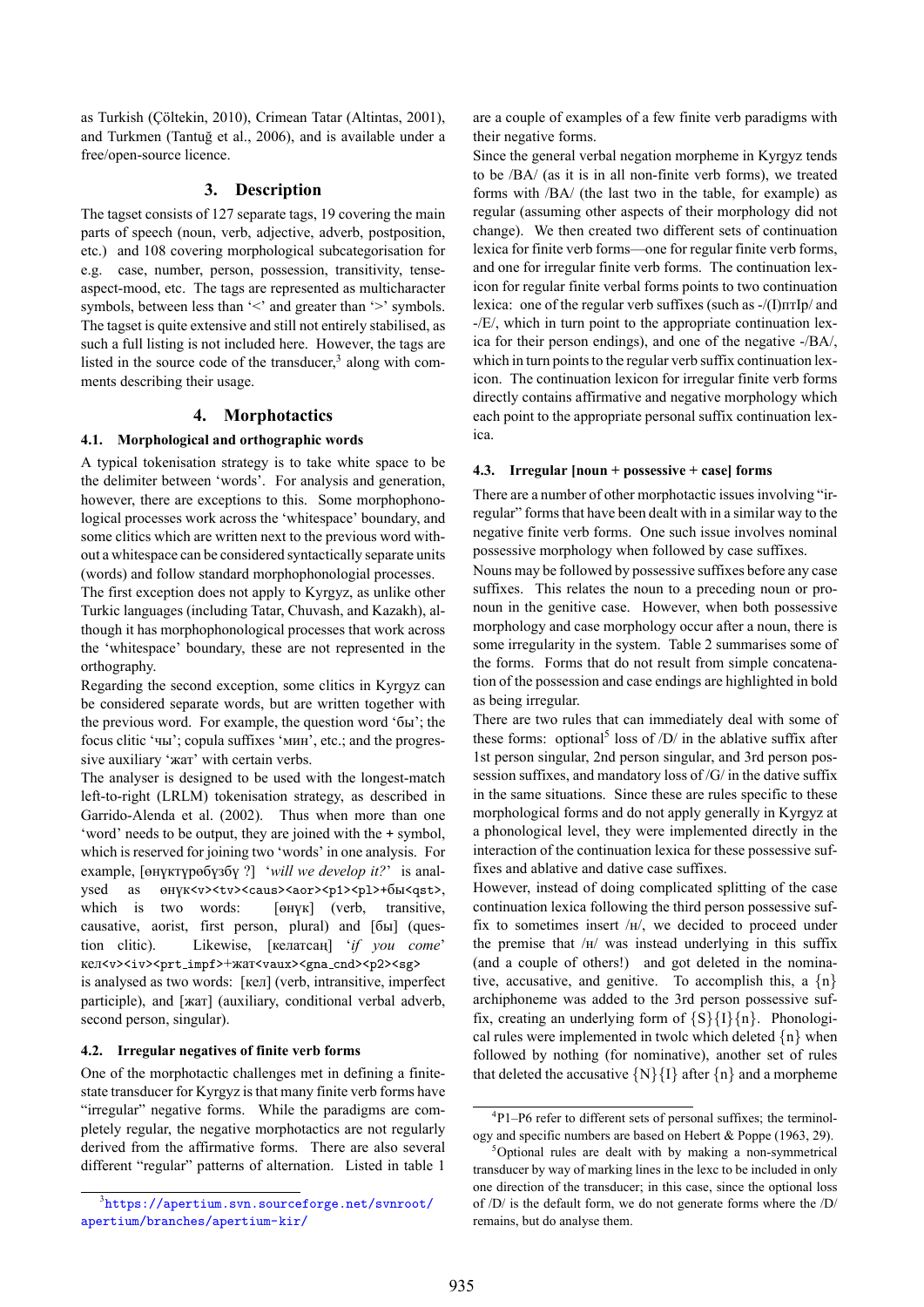Table 1: Examples of different affirmative / negative alternations in finite verb forms

| tense/aspect               | ending $+$ person series                        | ending $+$ person series          |
|----------------------------|-------------------------------------------------|-----------------------------------|
| recent eyewitness past     | $-$ /DI/ + P4 <sup>4</sup>                      | $-\gamma$ GAн жок $/ + P3$        |
| non-recent past            | $-\sqrt{G}$ A <sub>H</sub> $/$ + P <sub>3</sub> | $-$ /GAн эмес $/ + P3$            |
| non-recent evidential past | $-$ /GAн экен/ + P3                             | $-\gamma$ GAн эмес экен $/ + P3$  |
| past habitual              | $-$ /4U/ + P3                                   | $-$ /чU эмес $/ + P3$             |
| recent evidential past     | $-\frac{1}{\ln\ln\ln\theta}$ + P3               | $-$ /BA $\pi$ T $\text{lp}/$ + P3 |
| habitual/future            | $-E/ + P6$                                      | $-$ /BA $\check{n}$ / + P6        |

Table 2: Combinations of possessive suffixes with case suffixes

<span id="page-2-0"></span>

| case | morphology       | 1st person singular     | 2nd person sing.        | 3rd person      | 1st person plural                 |
|------|------------------|-------------------------|-------------------------|-----------------|-----------------------------------|
| nom  |                  | $-(I)$ M                | $-(I)$ H                | $-(S)I$         | $-(I)$ <sup>6</sup> <sup>I3</sup> |
| acc  | -NI              | -(I)мд $I$              | -(I)нд $I$              | $-(S)$ Lh       | -(I)бIздI                         |
| gen  | -NI <sub>H</sub> | -(I)мдIн                | -(I)ңдIн                | $-(S)$ IHIH     | -(I)бІздІн                        |
| loc  | -DA              | -(I)мд $A$              | -(I)ңд $A$              | $-(S)IH \Delta$ | -(I)бIзд $A$                      |
| abl  | $-DAH$           | $-(I)$ мдАн, $-(I)$ мАн | $-(I)$ ндАн, $-(I)$ ңАн | -(S)Iн $A$ н    | -(І)бІздАн                        |
| dat  | -GA              | $-I$ ) $MA$             | $-I$ ) $HA$             | $-(S)$ Ih $A$   | $-I$ ) $6I$ 3 $rA$                |

boundary, and a rule that deleted *{*n*}* when followed by a morpheme boundary and the genitive *{*N*}{*I*}*н.<sup>6</sup>

While the phonological rules are not necessarily as closely tied to an accurate morphological analysis of what is going on as they could be, these few rules allowed fewer irregular continuation lexica to be created—most immed[ia](#page-2-1)tely by allowing the ablative and dative continuation lexica for 3rd person to behave similarly to that of 1st and 2nd person singular, and avoiding separate irregular continuation lexica for the other cases. The direct result of this approach was a much more concise description of the morphology in the lexicon file.

# **5. Morphophonology**

Current morphological analysers of European languages are based on the orthography of the words, even where this may make it more difficult to write morphophonological rules. This has the advantage that in order to use the morphological analyser to analyse text (as opposed to using it as a tool to study phonology), no up/down conversion between the orthography and the transcription used in the analyser is necessary, avoiding possibilities of misconversion.

In the case of Kyrgyz, dealing with the orthographical forms directly further simplifies some aspects of the morphophonology, since Kyrgyz orthography reflects a somewhat simplified version of the phonology: it ignores processes that the orthographies of many other Turkic do not, such as the phonemic distinction between velar and uvular consonants as well as sandhi voicing effects. However, other aspects are made more complicated, such as  $\text{M}+$ vowel combinations (see §5.6.).

# **5.1. Vowel harmony**

In Kyrgyz, there are two basic archiphonemes: a low vowel, *{*A*}*, and a high vowel, *{*I*}*. The high vowel takes the [back](#page-4-0)ness and rounding of the preceding vowel, resulting in the values shown in table 3.

Table 3: Vowel harmony for archiphoneme *{*I*}*

<span id="page-2-2"></span>

|   | after result |   | after result |
|---|--------------|---|--------------|
| И | И            | ы | ы            |
| Y |              | V |              |
| e | И            | a | ы            |
| Θ |              | 0 |              |
|   |              |   |              |

The low vowel *{*A*}* also takes the backness and rounding of the preceding vowel, with the exception of when it occurs after /у/—n this case, it has an unrounded variant, as depicted in table 4.

Table 4: Vowel harmony for archiphoneme *{*A*}*

|   | after result |          | after result |
|---|--------------|----------|--------------|
| И | e            | ы        | a            |
| V | θ            | V        | a            |
| e | e            | a        | a            |
| A |              | $\Omega$ | റ            |

There were other vowel archiphonemes that had to be implemented in this project. For example, *{*U*}* occurs in the past habitual suffix -/чU/ and the general gerund/infinitive -/Uː/, but nowhere else in the language. Also, *{*E*}* was created for use in the habitual/future suffix; it has surface forms identical to those of *{*A*}*, except after vowels where it surfaces as [й]. Despite the fact that  ${E}$  is very similar to  ${A}$ , a separate but very similar twolc rule had to be created. Repeated content could have been reduced by using cascading rules instead of two-level rules, but this would have caused other complications, such as finding the correct rule ordering. An alternative possibility would have been to have a single intermediate level so that a rule like "*{*E*}*→*{*A*}* after vowels" with a de-

<span id="page-2-1"></span> ${}^{6}$ Because a general possessive suffix that can follow personal possessive suffixes can also behave like the genitive in this respect, the rule is actually m[or](#page-2-2)e general.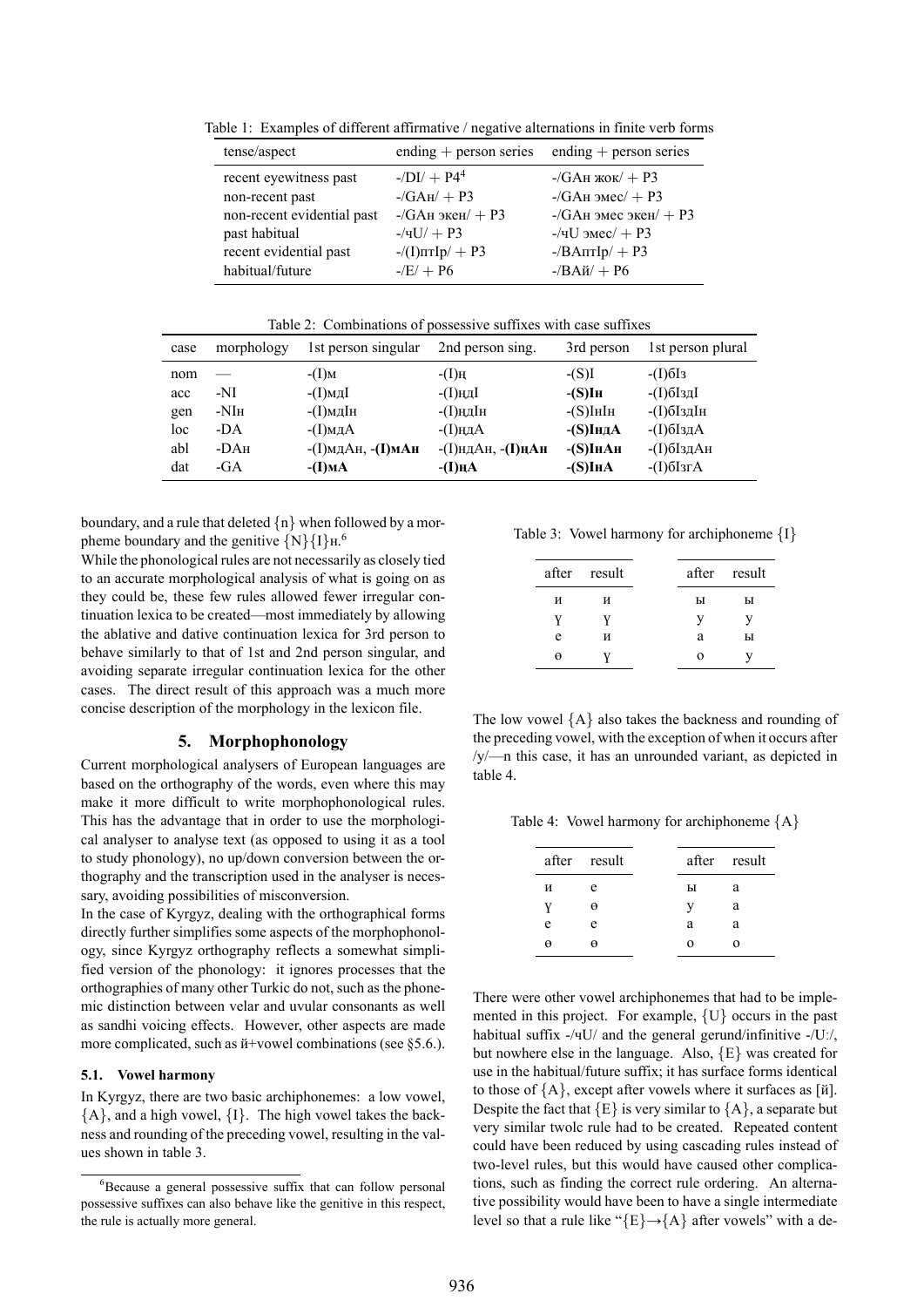fault surface form of [й] could've been implemented.

#### **5.2. Voicing assimilation**

In Kyrgyz, there are two basic processes affecting the realisation of consonants when they are adjacent to other consonants: voicing assimilation and desonorisation.

<span id="page-3-3"></span>Voicing assimilation in Kyrgyz involves the agreement of voicing of two consonants across a syllable boundary. An example involves the locative and dative suffixes, as shown in table 5.

Table 5: Examples comparing voicing and devoicing in Kyrgyz

| underlying                             | surface                        | gloss                                    |
|----------------------------------------|--------------------------------|------------------------------------------|
| /алма-DA/<br>/каз-DA<br>$/6$ аш-DA $/$ | [алмада]<br>[казда]<br>[башта] | 'apple-LOC'<br>'goose-LOC'<br>'head-LOC' |
|                                        |                                |                                          |
| underlying                             | surface                        | gloss                                    |
| /алма-GA/<br>/каз-GA/<br>/баш- $GA/$   | [алмага]<br>[казга]<br>[башка] | 'apple-DAT'<br>'goose-DAT'<br>'head-DAT' |

Here, the underlying  $\overline{D}$  is always realised as [ $\overline{A}$ ] when after a voiced segment (including a vowel), but is realised as [т] after an unvoiced consonant, while underlying /G/ is always realised as  $[r]^7$  after a voiced segment, but is realised as  $[\kappa]^8$ after voiceless consonants.

Voicing assimilation was dealt with simply by creating a single twol rule that transformed any relevant archiphoneme (*{*B*}*, *{*G*}*, *{*[D](#page-3-0)*}*, *{*L*}*, and *{*N*}*) to a voiceless stop (either [п[\],](#page-3-1) [к], or [т]) after a voiceless consonant. The set of voiceless consonants was also defined in twolc so that rules sensitive to this set would be easier to write.

#### **5.3. Desonorisation**

Desonorisation (Washington, 2010) happens to /N/ when it follows any consonant, and to /L/ when it follows a consonant of equal or lower sonority (i.e.,  $/\pi/$ , nasals ( $/M/$ ,  $/H/$ ,  $/H/$ ), and obstruents, but not /й/, /р/, or vowels). The resulting surface consonant is  $[\,\pi]$  [for both /N/ and /L/](#page-6-13), unless it follows a voiceless consonant, in which case it surfaces as [т]. An example includes the accusative and plural suffixes, as in table 6.

The orthography makes idenifying voiced and voiceless pairs straightforward, since e.g., words borrowed from Russian which end in «в» are treated in spoken Kyrgyz as unvoiced (and indeed have unvoiced surface forms syllable-final[ly](#page-3-2)), but are treated as voiced in the orthography.

Desonorisation was dealt with by a rule that changes *{*L*}* to [д] following a series of "low-sonority" consonants appropri-

Table 6: Examples comparing desonorisation of *{*N*}* and *{*L*}*

<span id="page-3-2"></span>

| underlying             | surface           | gloss        |
|------------------------|-------------------|--------------|
| /апма-NI/              | [алманы]          | 'apple-ACC'  |
| /сыр-NI/               | [сырды]           | 'secret-ACC' |
| $\frac{\pi a}{\tan 2}$ | [казды]           | 'goose-ACC'  |
| /баш-NI/               | [башты]           | $'head$ ACC' |
|                        |                   |              |
| underlying             | surface           | gloss        |
| /алма-LAp/             | [алмалар]         | 'apple-PL'   |
| /сыр-LAp/              | $[\text{сырлар}]$ | 'secret-PL'  |
| /каз-LAp/              | [каздар]          | 'goose-PL'   |
| /баш-LAp/              | [баштар]          | $'head-PL'$  |

ately defined earlier in the twol file and a syllable boundary. The *{*N*}* desonorisation rule changes *{*N*}* to [д] following a series containing all voiced consonants, followed by a syllable boundary. Both sets were defined to exclude voiceless consonants that would instead trigger devoicing (§5.2.).

### **5.4. Lenition**

In Kyrgyz, stem-final [voiceless] labial and dorsal consonants voice when a suffix beginning with a vowel foll[ows](#page-3-3) them. The implementation of this in twol is very straightforward; our rules state that  $/\pi$  and  $/\kappa$  become /6/ and  $/\tau$  preceding a morpheme boundary and when between two surface vowels with optional intervening non-surfacing phonemes.

# **5.5. Nouns ending in /рн/, etc.**

Kyrgyz has a number of nouns that underlyingly end with a consonant cluster consisting of two liquids, but which are split by an epenthetic vowel syllable-finally, as shown in table 7. However, when a vowel-initial suffix follows the noun, as in

Table 7: Examples of /рн/-final nouns surfacing wi[th](#page-3-4) epenthetic vowel

<span id="page-3-4"></span>

| underlying                               | surface                               | gloss                  |
|------------------------------------------|---------------------------------------|------------------------|
| /мурн/<br>/мурн-LAp/                     | $\lceil$ MYPYH $\rceil$<br>[мурундар] | 'nose'<br>'nose-PL'    |
|                                          |                                       |                        |
| underlying                               | surface                               | gloss                  |
| $\alpha$ <sub>O</sub> $\mu$<br>/opн-LAp/ | $[op$ v $H]$<br>[орундар]             | 'place'<br>'places-PL' |

table 8, the epenthetic vowel is absent, and rules of consonant unfaithfulness involving consonant clusters (e.g., desonorisation) become relevant as well.

This was dealt with in a somewhat non-linguistic way: a default [ep](#page-4-1)enthetic vowel *{*y*}* was defined and inserted into the words by default (see Fig. 1.

 $\sigma^7$ <sub>(T)</sub> is pronounced [y] in the context of front vowels and [ʁ] in the context of back vowels; it also has realisations of [g] and [ $G$ ] after nasals.

<span id="page-3-1"></span><span id="page-3-0"></span> $8<sup>8</sup>$  (K) is realised as [q] in the context of back vowels and [k] in the presence of front vowels.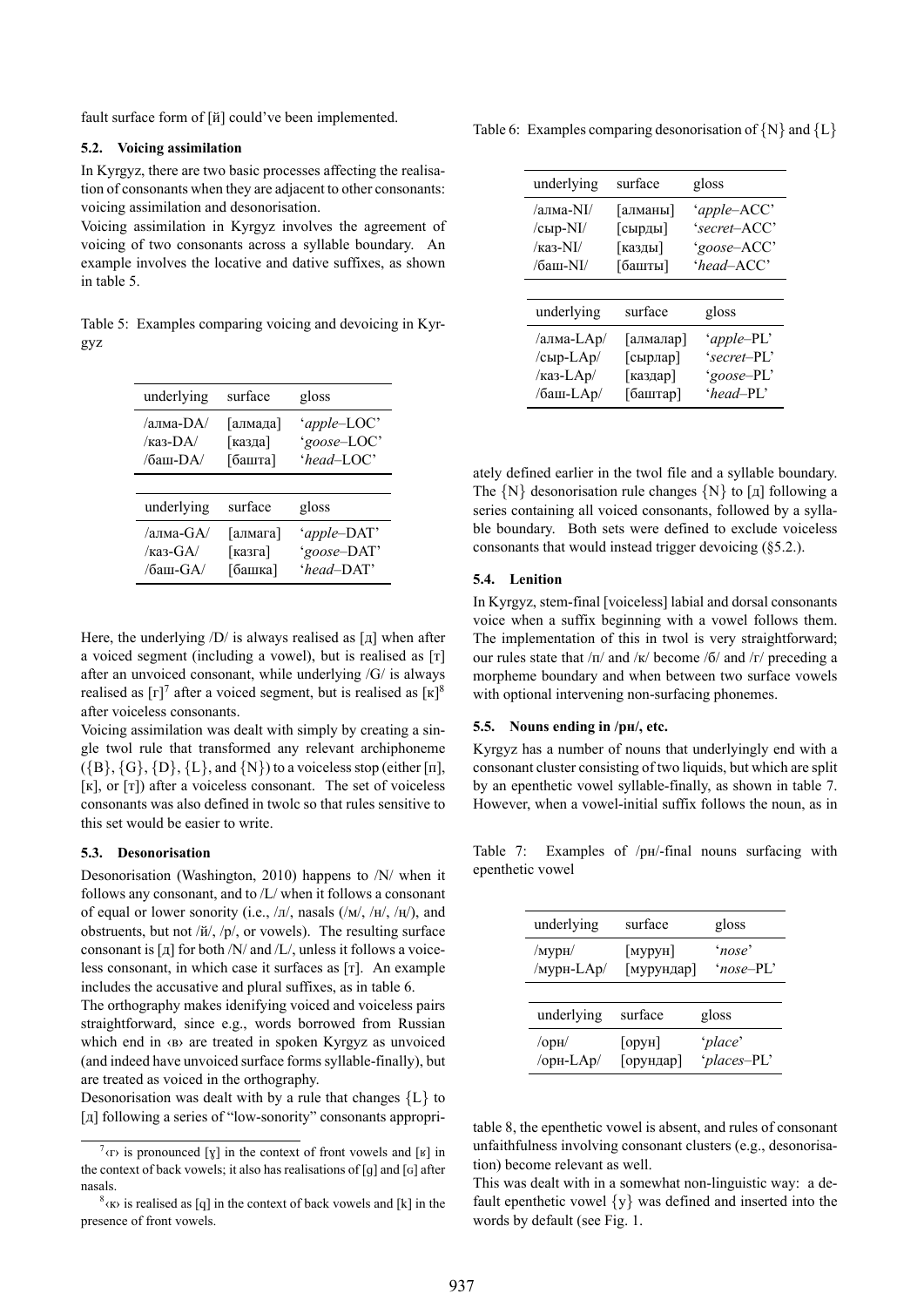Table 8: Examples of /pH/-final nouns surfacing with no epenthetic vowel

<span id="page-4-1"></span>

| underlying                            | surface               | gloss                                  |
|---------------------------------------|-----------------------|----------------------------------------|
| /мурн- $(S)I/$<br>/мурн-Ім-DАн/       | [мурду]<br>[мурдуман] | 'his/her/its nose'<br>'from my nose'   |
|                                       |                       |                                        |
| underlying                            | surface               | gloss                                  |
| $\sqrt{\text{opt-S}}$<br>/орн-Ім-DАн/ | [opay]<br>[ордуман]   | 'his/her/its place'<br>'from my place' |

|  |  | Figure 1: Example of use of epenthetic vowel $\{y\}$ . |  |
|--|--|--------------------------------------------------------|--|
|  |  |                                                        |  |

орун:ор%*{*y%*}*н N-INFL ; ! "place" мурун:мур%*{*y%*}*н N-INFL ; ! "nose"

The vowel was then removed by a twol rule when a vowel followed. To realise the epenthetic vowel, a rule resembling the *{*I*}* vowel harmony rule was created—the primary difference between these rules is that the *{*y*}* harmony rule only acts when something other than a vowel (i.e., a consonant or a word boundary) follows the following consonant. While *{*y*}* will always behave like *{*I*}*, there is unfortunately no way to make this happen without replicating the context of the *{*I*}* rule. This is due to restrictions in two-level morphology.

### **5.6. й+vowel letters**

<span id="page-4-0"></span>In Kyrgyz, there are a series of letters which represent /й/ plus a vowel: /я, е, ё, ю/ represent /йа, йэ, йо, йу/ respectively. However, /э/ is also represented as /е/ when short and after a consonant (i.e., it is only represented as /э/ when long—/ээ/—or when word-initially). These "yoticised" vowels proved difficult to work with. For example, /бой+(S)I/ '*length*', given normal vowel harmony rules, would surface as [бойу]. However, the correct orthographic form is [бою]. Distinct and separate vowel harmony rules had to be created for all vowel archiphonemes in post-vocalic contexts, e.g. here to turn *{*I*}* into [ю] after /й/. An additional rule had to delete the underlying /й/ before yoticised vowel letters (so that e.g. [бойю] was not output). Because there are two levels to the phonology in twolc and it is otherwise not linear, attention had to be paid to the fact that e.g., the distinct vowel harmony rules for post-/й/ contexts were aware that the /й/ would not appear on the second [surface] level.

### **6. Statistics**

The morphotactic lexicon contains a total of 135 continuation lexica, modelling the morphotactics. The phonological rules file contains 47 rules. Table 9 gives the approximate number of stems in each main word class. The numbers are approximate as some words may have two entries for one stem (for example if a set of forms is irregular).

Table 9: Breakdown of number of stems in the lexicon by major part of speech. Minor categories, such as particle, modal and copula are left out.

| Number of stems |
|-----------------|
| 4,972           |
| 1,231           |
| 944             |
| 796             |
| 295             |
| 63              |
| 58              |
| 51              |
| 29              |
| 27              |
| 8.466           |
|                 |

# **7. Evaluation**

We have evaluated the analyser in two ways. The first is by calculating the naïve coverage and mean ambiguity on two large freely available corpora of Kyrgyz. The second is by performing an evaluation of precision and recall on a smaller, hand-validated test set. The revision of the transducer evaluated was r36739.

#### **7.1. Coverage and mean ambiguity**

To calculate the naïve coverage<sup>9</sup> of the analyser, two corpora were used. The first corpus was a database dump of the Kyrgyz Wikipedia, dated  $2011-09-23$ , which was processed with the programs aq-wikicrp to extract sentences. The second was a corpus genera[te](#page-4-2)d from the archives of Radio Free Europe / Radio Liberty (RFE/RL)'s Kyrgyz service, azattyk.org. The RFE/RL corpus was buil[t u](#page-4-3)sing a script that scraped the archives for all articles from 2010, which include articles on a wide variety of topics, from sports to politics and from culture to current events.

[Both corpor](http://www.azattyk.org)a were split into 10 equal parts, and coverage was calculated over each part separately in order to calculate the standard deviation of the mean. As can be seen from table 10, running the analyser on the RFE/RL corpus gives a higher coverage. This is most likely because the text is more homogenous, and there is less non-Kyrgyz (e.g., Russian) text. The column 'mean ambiguity' gives the average numbe[r of](#page-5-0) analyses for each surface form encountered when analysing this corpus.

#### **7.2. Precision and recall**

Precision and recall are measures of the average accuracy of analyses provided by a morphological transducer. Precision represents the number of the analyses given for a form that are correct. Recall is the percentage of analyses that are deemed

<sup>&</sup>lt;sup>9</sup>Naïve coverage refers to the percentage of surface forms in a given corpora that receive at least one analysis. Forms counted by this measure may have other analyses which are not delivered by the transducer.<br><sup>10</sup>The

<span id="page-4-3"></span><span id="page-4-2"></span><sup>&</sup>lt;sup>10</sup>The exact name of the dump was kywiki-20110923-pages-articles.xml.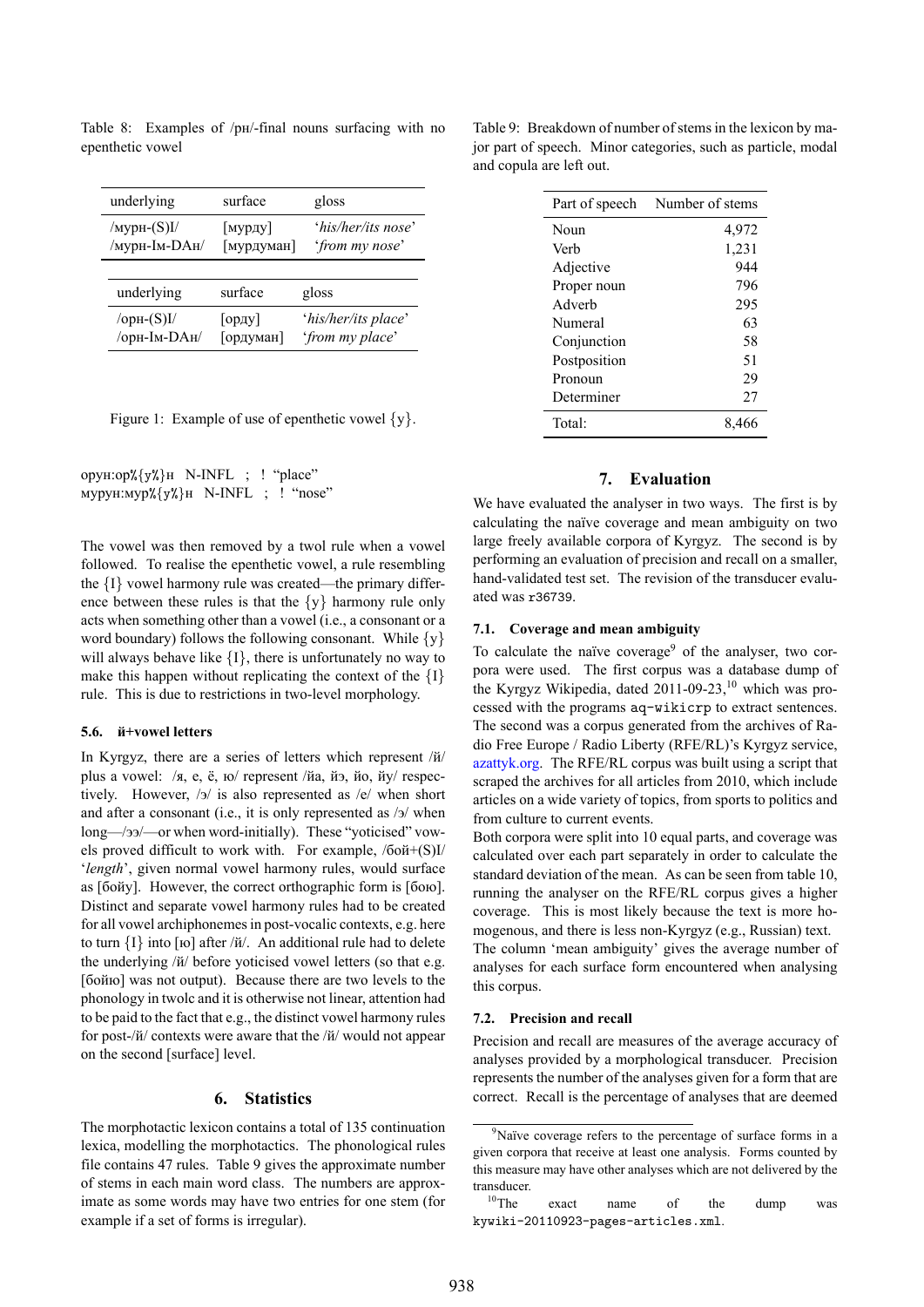Table 10: Naïve coverage and mean ambiguity of the analyser over two test corpora.

| Corpus            | Tokens              |         | Known Naïve coverage $(\%)$ Mean ambiguity |      |
|-------------------|---------------------|---------|--------------------------------------------|------|
| Kyrgyz Wikipedia  | 329.524             | 270.668 | $82.1 \pm 3.2$                             | 2.35 |
| RFE/RL Kyrgyzstan | 4,112,558 3,614,193 |         | $87.9 \pm 1.2$                             | 2.43 |

<span id="page-5-0"></span>correct for a form (by comparing against a gold standard) that are provided by the transducer.

To calculate precision and recall, it was necessary to create a hand-verified list of surface forms and their analyses. We extracted 1,000 unique surface forms at random from the RFE/RL corpus, and checked that they were valid words in Kyrgyz and correctly spelt. Where a word was incorrectly spelt or deemed not to be a form used in Kyrgyz, it was discarded and a new random word selected.

This list of surface forms was then analysed with the current version of the analyser, and each analysis was checked. Where an analysis was erroneous, it was removed, where an analysis was missing, it was added. This process gave us a 'gold standard' morphologically analysed word list of 1,000 surface forms with their analyses. The list is publically available. $11$ 

We then took the same list of surface forms and ran them through the morphological analyser once more. Precision was calculated as the number of analyses which were found in both the o[ut](#page-5-1)put from the morphological analyser and the gold standard, divided by the total number of analyses output by the morphological analyser.

Recall was calculated as the total number of analyses found in both the output from the morphological analyser and the gold standard, divided by the number of analyses found in the morphological analyser plus the number of analyses found in the gold standard but not in the morphological analyser.

The results for precision and recall are presented in Table 11.

Table 11: Precision and recall of the analyser over the 1,000 word test set.

| <b>Precision</b> | Recall |
|------------------|--------|
| 97 32%           | 94.56% |

That the precision is so high is not surprising: the transducer is rule-based and the test set is the corrected output of the analyser. In order to get a more accurate figure for precision, it would be necessary to have several linguists review the gold standard.

Our evaluation of the transducer brought to light some systematic ways that we could improve the transducer.

Low recall is due to forms which do not receive any analyses; in all cases this was due to stems missing in the lexicon. Out of the 1,000 words, 91 did not receive any analyses. Of these, 52 forms were proper names, 28 were nouns, 6 were adjectives, and the remaining 5 verbs. This would suggest that in terms of adding new stems, it would be a good idea to look at increasing both the number of proper names and nouns.

Low precision was due largely to incorrect stem categorisation. Proofing our stem categorisation would increase precision significantly. Besides this, several issues with the transducer were brought to light. One such issue is that mono-syllabic verbs ending in vowels (e.g., [же] '*eat*', [жуу] '*wash*', [оо] '*tilt*') do not take a gerund/infinitive in -/Uː/, but are only used with the morphologically, semantically, and syntactically similar -/(I) $\text{m}/\text{suffix}$ . To prevent these forms from being output, a different version of the current verbal continuation lexicon should be made to capture the morphological difference—i.e., forms of these verbs that are marked as  $\langle \text{ger} \rangle$  should be output with the  $\frac{1}{\ln x}$  suffix instead of the -/Uː/ suffix, and analysed likewise.

A similar issue the gold standard developed for evaluation showed us was that not all adjectives can be used used as adverbs; the transducer currently assumes they can, and every item in the adjective lexicon currently also has an adverbial reading. While usually only morphologically complex (i.e., derived) adjectives are restricted from being used as adverbs, our initial strategy for fixing this will involve making a separate "no adverb reading" lexicon for adjectives that cannot be used as adverbs.

### **8. Future work**

The major work to be done is increasing the size of the lexicon. While a good level of coverage has been achieved with only 8,466 stems, real-word, or production morphological analysers have tens of thousands of stems, even for morphologically-rich languages like Kyrgyz.

Once good coverage has been achieved with a morphological analyser, the next logical step is to start work on morphological and syntactic disambiguation. As can be seen from the figures for mean ambiguity, there is a lot of work that can be done on disambiguation.

Also, despite the good coverage, there are still a number of grammatical forms that have not been implemented into the transducer. For example, one such form is historically the negative of the eyewitness past tense, but is now used (mostly with a question clitic) in a certain type of modal expression; $^{12}$ this cannot be tagged as the negative of the eyewitness past tense, since a suppletive form is tagged that way. Other shortcomings of the transducer are that it is not set up to deal with affixes on acronyms/abbreviations or numerals/dig[its](#page-5-2) (e.g., [АКШнын] '*The USA's*', [100гө] '*up to 100*') or capitalisation changes on lemmas that occur in different word classes (e.g., [Финландия] '*Finland*', but [финландиялык] '*Finnish*').

<span id="page-5-1"></span><sup>11</sup>https://apertium.svn.sourceforge.net/svnroot/ apertium/branches/apertium-kir/eval/ref.1000.txt

<span id="page-5-2"></span><sup>&</sup>lt;sup>12</sup>The semantics are a sort of expression of surprise at others not having noticed something; e.g., [Идиштерди жуубадымбы !] '*Did I not just wash the dishes !?*'